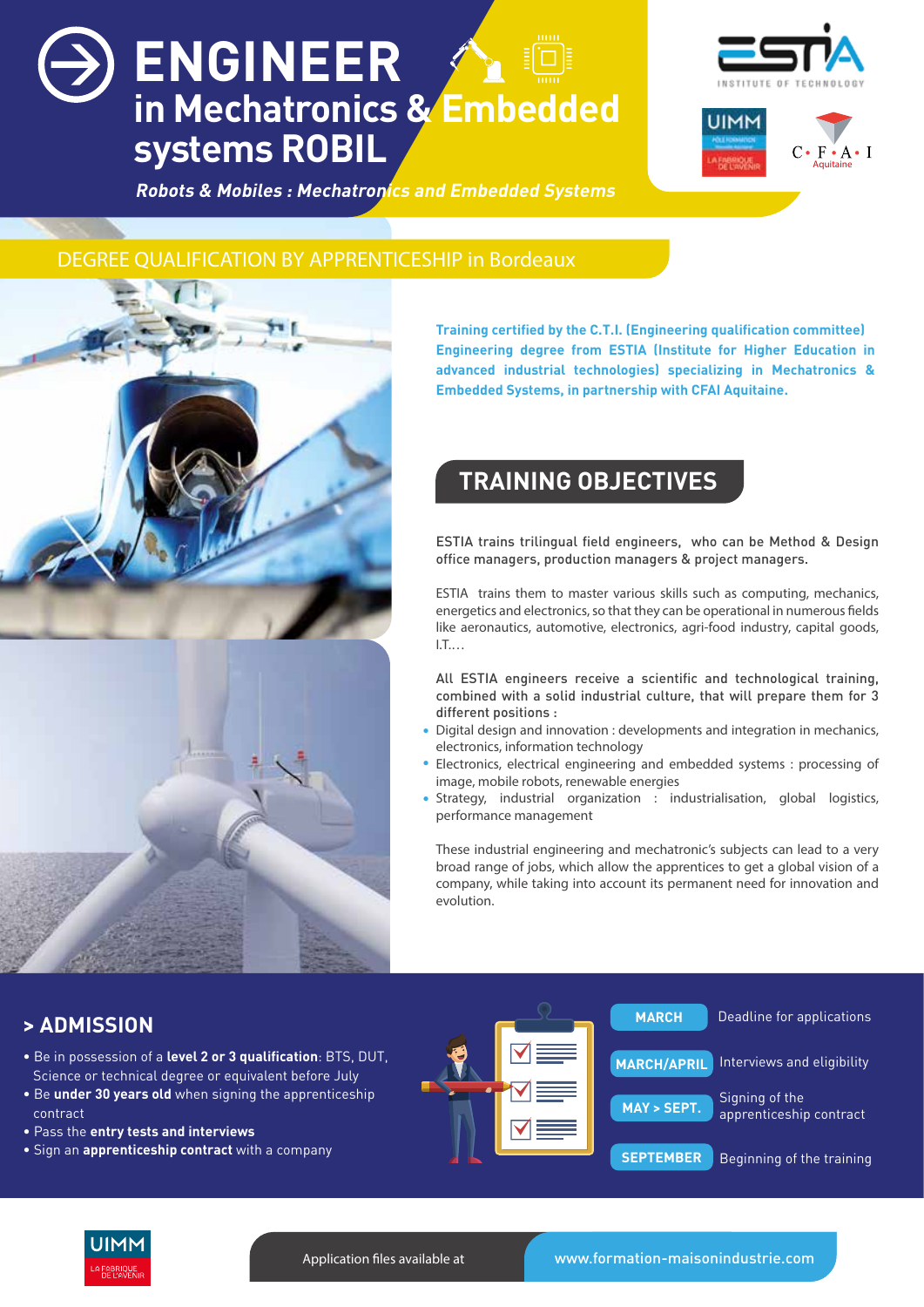

## **1st YEAR**

#### **ELECTRONICS, ELECTROTECHNICS & AUTOMATISM**

- Principles of electrical engineering
- Electronics
- Continuous-time systems
- Electrical engineering project

#### **MATHS & COMPUTER SCIENCE**

- Algorithm et programming
- I.T. systems
- Web technology
- Maths
- Computer engineering project

#### **MECHANICS & MECHANICAL TECHNOLOGY**

- Mechanical design and CAD design
- Mechanical engineering project
- Materials, industrial drawing and methods
- Structural mechanics

#### **STRATEGY, ORGANIZATION, COMPANY PROCEDURES**

- Product lifecycle
- Organizations & companies
- Seminar about Entrepreneurship

#### **APPROACHES & ENHANCEMENT OF BEST PRATICES**

- Professional integration
- Project procedure
- English

# **2nd YEAR**

#### **ELECTRONICS, ELECTROTECHNICS & AUTOMATISM**

- Unobtrusive systems
- Automation
- Smart Electric Power Electronics • Sensor and communication systems (option)

#### **MATHS & COMPUTER SCIENCE**

- Object-oriented programming
- Information systems
- Equations (Laplace, Fourier...)

#### **MECHANICS & MECHANICAL TECHNOLOGY**

- Composite materials • Building of complex products
- Energy & liquid-conductive systems
- Advanced simulation in mechanics (option)

#### **STRATEGY, ORGANIZATION, COMPANY PROCEDURES**

- Organizations and companies
- Systems engineering
- Lean management
- Industrial organizations management • Industrial methods and technology
- Marketing and eco-design

#### **APPROACHES & ENHANCEMENT OF BEST PRACTICES**

#### • Employability

• Project • English

## **3rd YEAR**

#### **ELECTRONICS, ELECTROTECHNICS &**

#### **AUTOMATISM**

• Robot vision

- Sensor and communication systems
- **MATHS & COMPUTER SCIENCE**
- Quick application development

#### **MECHANICS & MECHANICAL**

#### **TECHNOLOGY**

• Mechatronics systems design

**STRATEGY, ORGANIZATION, COMPANY PROCEDURES**

• Marketing and eco-conception • Organizations and companies

**APPROACHES & ENHANCEMENT OF BEST PRACTICES**

- Project
	- **Employability** • Professional behaviour
- English

# **ALTERNATING RHYTHM (in Week)**



Training period (CFAI) Training period (ESTIA) In-company training

# **TRAINING LOCATION**

#### **2 sites :**

 **- 3 semesters in Bidart**

 **- 3 semesters in Bruges** 

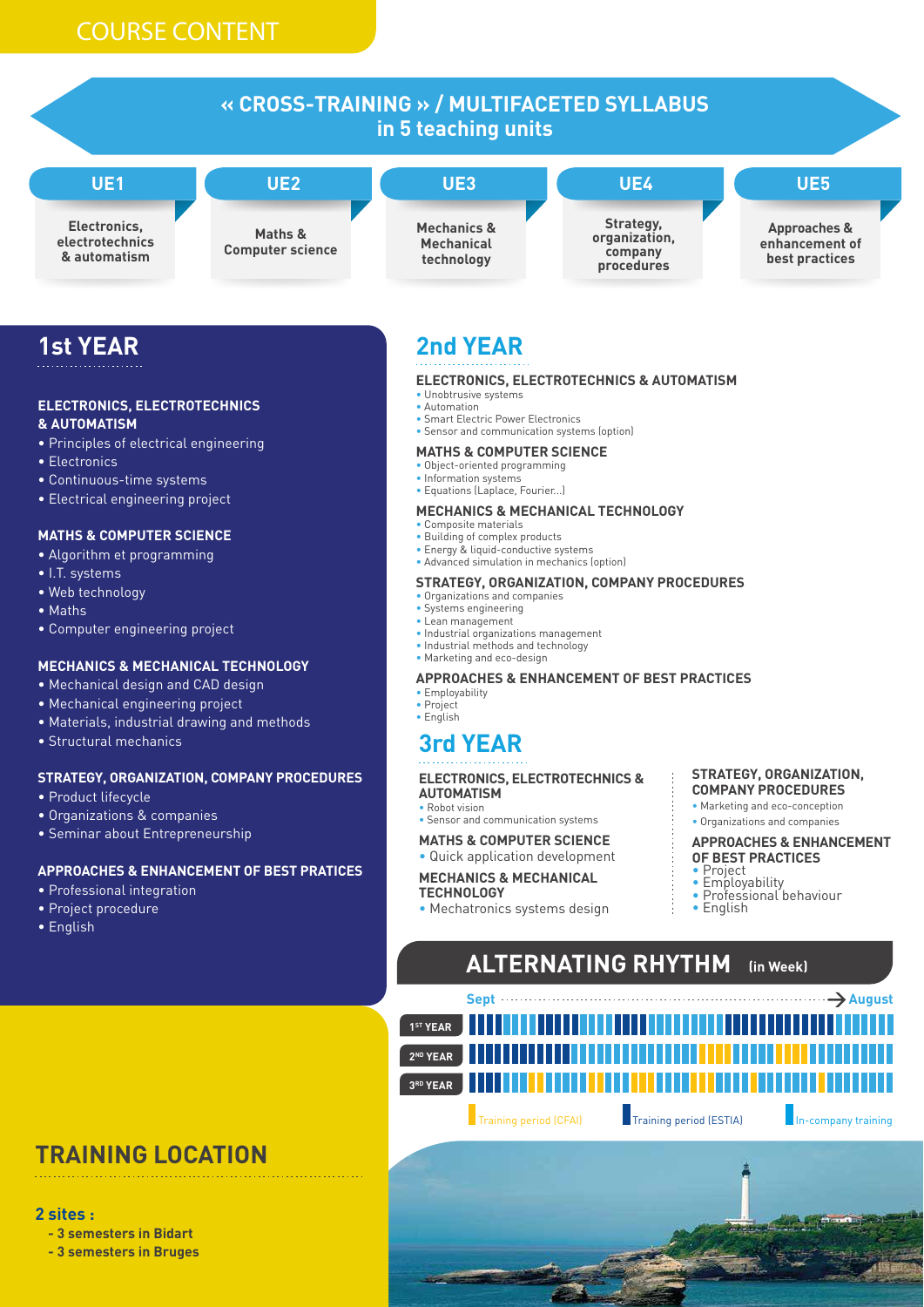# IN COMPANY TRAINING

# **ADVANTAGES**

### **A TRAINING COURSE WHICH IS BOTH FREE AND REMUNERATED**

### **AN INTERNATIONAL DIMENSION**



The compulsory foreign internship is a rewarding experience, essential both for obtaining the degree and for pursuing a career in engineering. It must last at least 12 weeks and can be split up, for example, into 2 different periods of six weeks each.

### **PERSONAL PROJECT**

### **ESTIA offers all its engineers fantastic opportunities to develop and value their creativity :**

• Innovation days « Les 24h de l'innovation » 24h.estia.fr



- Summer Design Summer Camp : www.designsummercamp.com
- Participation in several national competitions : Aerospace challenge, Robotics French Cup...





# **INDUSTRIAL PROJECTS CARRIED OUT IN THE COMPANY**

#### **A FEW EXAMPLES**

#### **POMA COLOMBIA**

Travel measurement & acceleration at the head of cable cars towers •

#### **GETRAG FORD TRANSMISSIONS**

Re-tooling and installation of 5 shock detection scanning machines •

#### **THALES AVIONIC**

- Development of a virtual keyboard for a cockpit •
- 3D representation of an aircraft trajectory

#### **IK4-IDEKO**

• Integration of a robot arm manipulator used as a machine tool assistant

#### **GRADEL**

Development of an automated system for the deployment of a satellite's • zero gravity solar panels

#### **AIRBUS HELICOPTERS**

Virtual hydraulic test bench to define distributors' performances •



**ESTIA 20th in the 2017 overall ranking for « Usine Nouvelle » Engineering Schools**